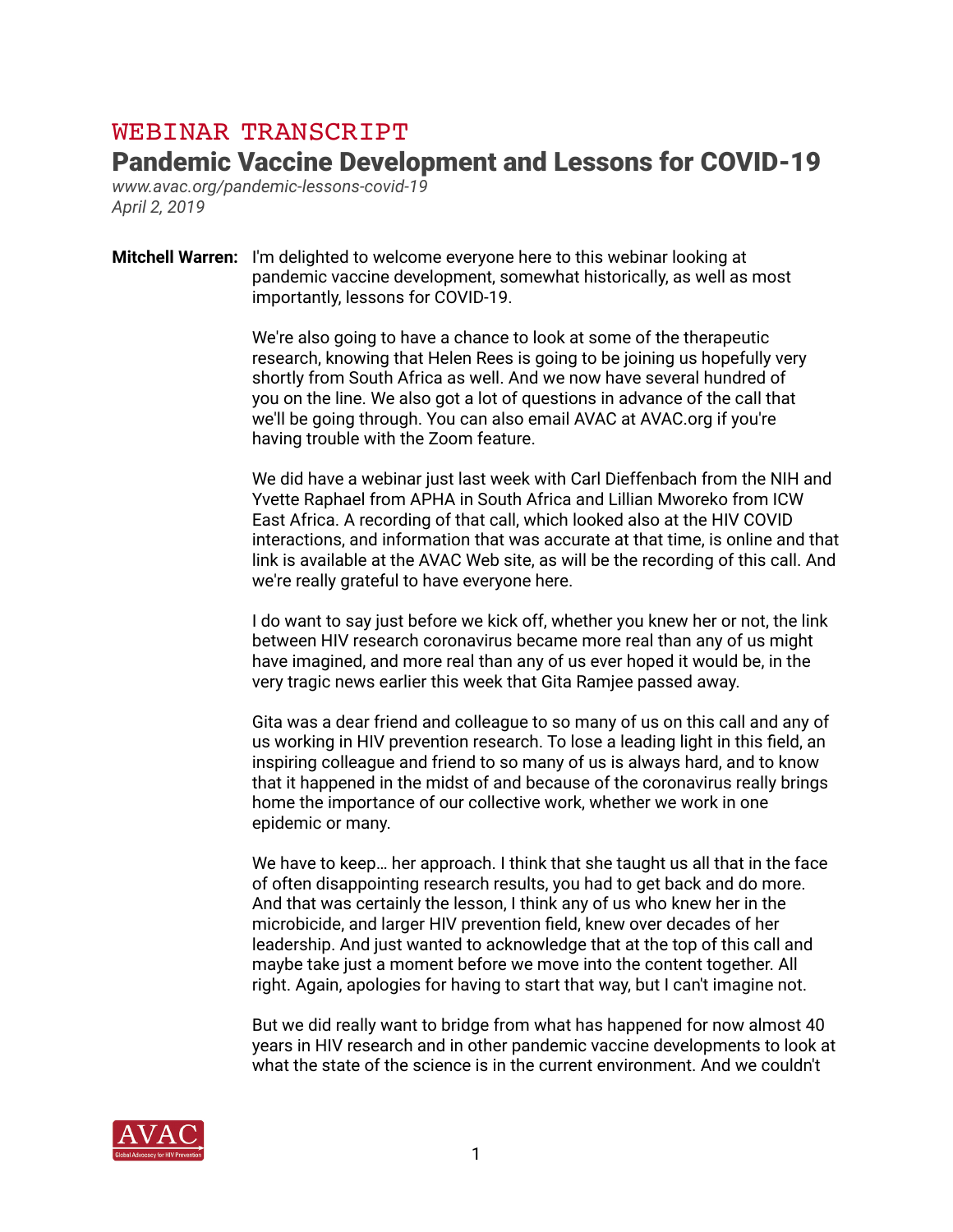think of anyone better to have that conversation than Mark Feinberg. For the last several years he's led IAVI and doing remarkable work both in HIV vaccine development as well as in other areas of vaccine development. But as many of you may know, before that, he had a long career at Merck, a leading pharmaceutical company, and worked on a number of interventions and most particularly the Ebola vaccine.

 But Mark has broad experience not only in the pharmaceutical industry at IAVI, but previously at Emory University and understands academic research, and early on was also at the NIH, the Office of AIDS Research. So [he] really brings the public and private perspectives together. And delighted to have you here to explore the historic lessons from other vaccines that have been developed, and what we might expect in the future for coronavirus.

**Mark Feinberg:** Thanks very much, Mitchell, and I just want to echo your comments about the loss of Gita. I mean, clearly I think all of us who knew her recognize what a great personification of the kind of humanity, compassion, science, focus and commitment to public health that the world needs so much these days. And [she] was a friend, an inspiration to many of us. And as Mitchell indicated, it is a profound reminder of the global impact of the SARS-CoV-2 pandemic and how it's going to touch so many people's lives around the world. And, you know, clearly the loss of a beloved member of our community makes that even more real.

> As Mitchell indicated, I've been asked to talk about how my experiences in HIV vaccine development and the Ebola vaccine development might be useful in promoting a broader understanding of what will be necessary to expedite the development and availability of an affordable, efficacious vaccine against SARS-CoV. And how can we make that globally accessible in a way that has the desired impact to protect people all around the world, regardless of the country or the circumstance they are living in to be protected against this awful disease.

> I have also been asked to address how new partnership models are needed to meet such an unprecedented challenge that we're facing now in trying to develop a vaccine against SARS-CoV-2 to as quickly as possible. You know, clearly, I think there are valuable lessons from the past. But what we're facing now is truly unprecedented. And I'll talk a bit about that. And I'm sure that will come up in questions that arise later in the discussion.

> My background in HIV, as Mitchell indicated, is fairly longstanding. I've been working on the virus, in terms of studying its pathogenesis and prevention, for as long as we've actually known of HIV as an isolated virus. And I did play a role in the development of the Ebola vaccine while I was at Merck, as Mitchell indicated. And also in light of that, and I'll talk a little bit about this, played an important early role in the efforts to work with multiple stakeholders to try to be better prepared for future outbreaks. And that gave rise to the formation of

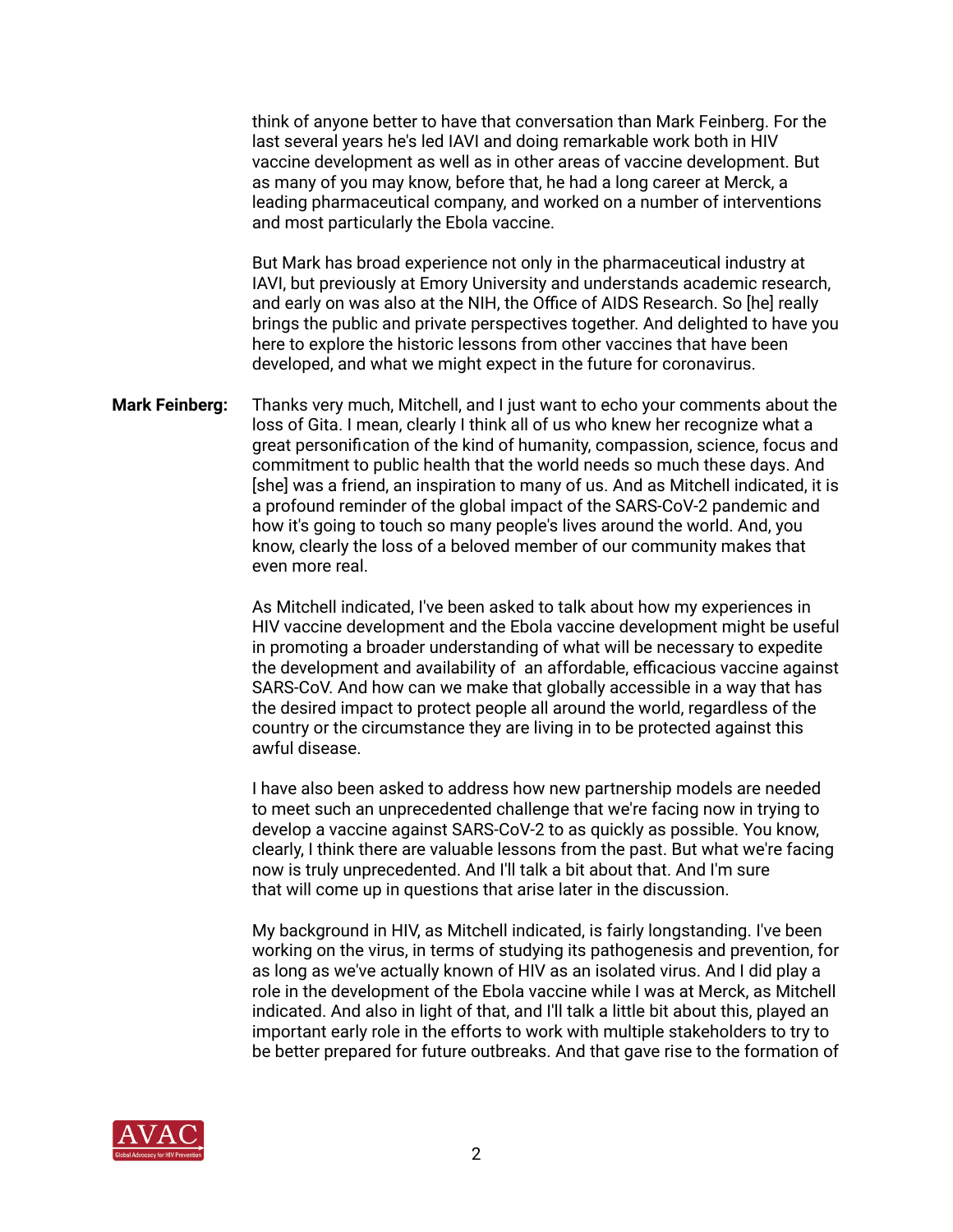what's now known as the Coalition for Epidemic Preparedness Innovations, or CEPI. And when we're thinking about what we've learned from the past, and how we can build upon those lessons and do even better today, I know there are a number of questions that people have as we consider the global response to COVID-19.

 First, how do we do our best to ensure that SARS-CoV-2 infection does not become an endemic infection that plagues humanity for many years to come? Clearly, all of us recognize how that can happen, and HIV is certainly the most vivid and impactful example of an emerging zoonotic infection that gets a foothold in the human population and you just have such a struggle to get rid of it.

 Secondly, what role can a vaccine play in controlling and potentially eradicating the COVID-19 pandemic? Thirdly, what are the prospects for developing a safe and efficacious vaccine? And when can we expect that one or more of them will be available? Given the complexity and urgency of this, you know, the fourth point that I think many people are wondering about is how are different partners working together to accelerate vaccine development and what are the opportunities for that process to be even more effective. And lastly, what more needs to be done to be successful in accelerating vaccine development efforts as quickly as possible.

 Given that this audience has a special expertise and interest in HIV prevention, I did want to highlight four specific ways that the response to SARS-CoV, to vaccine development, has been really enabled in tremendous ways by the decades of investment in HIV vaccine research. First off, the tools and insights emerging from HIV vaccine development are now being directly applied to develop a SARS-CoV-2 vaccine and in multi-faceted ways.

 One, the techniques of structure-based immune design that have been deployed to make an efficacious or try to make an efficacious HIV vaccine are now being directly applied to SARS-CoV-2. Importantly, tools such as— you know, the efforts that many of you heard about developing monoclonal antibodies for therapy and prophylaxis of COVID 19— these tools were directly derived from the work on HIV broadly neutralizing antibodies.

 And additionally, important tools that are accelerating vaccine development such as nucleic acid-based vaccine, such as RNA, DNA, vaccines and viral vectors were really pioneered to a large extent in the pursuit of an HIV vaccine development. So in many ways, we are in a better position to approach COVID-19 vaccine development because of all of the tremendous innovation and investment that's gone into HIV vaccine development.

 Secondly, and I think everyone on the call really appreciates this, HIV certainly put equitable global access front and center in the discussions of any development of any biomedical innovation. Not only do we need to think about how to expedite the development of an efficacious vaccine, but we

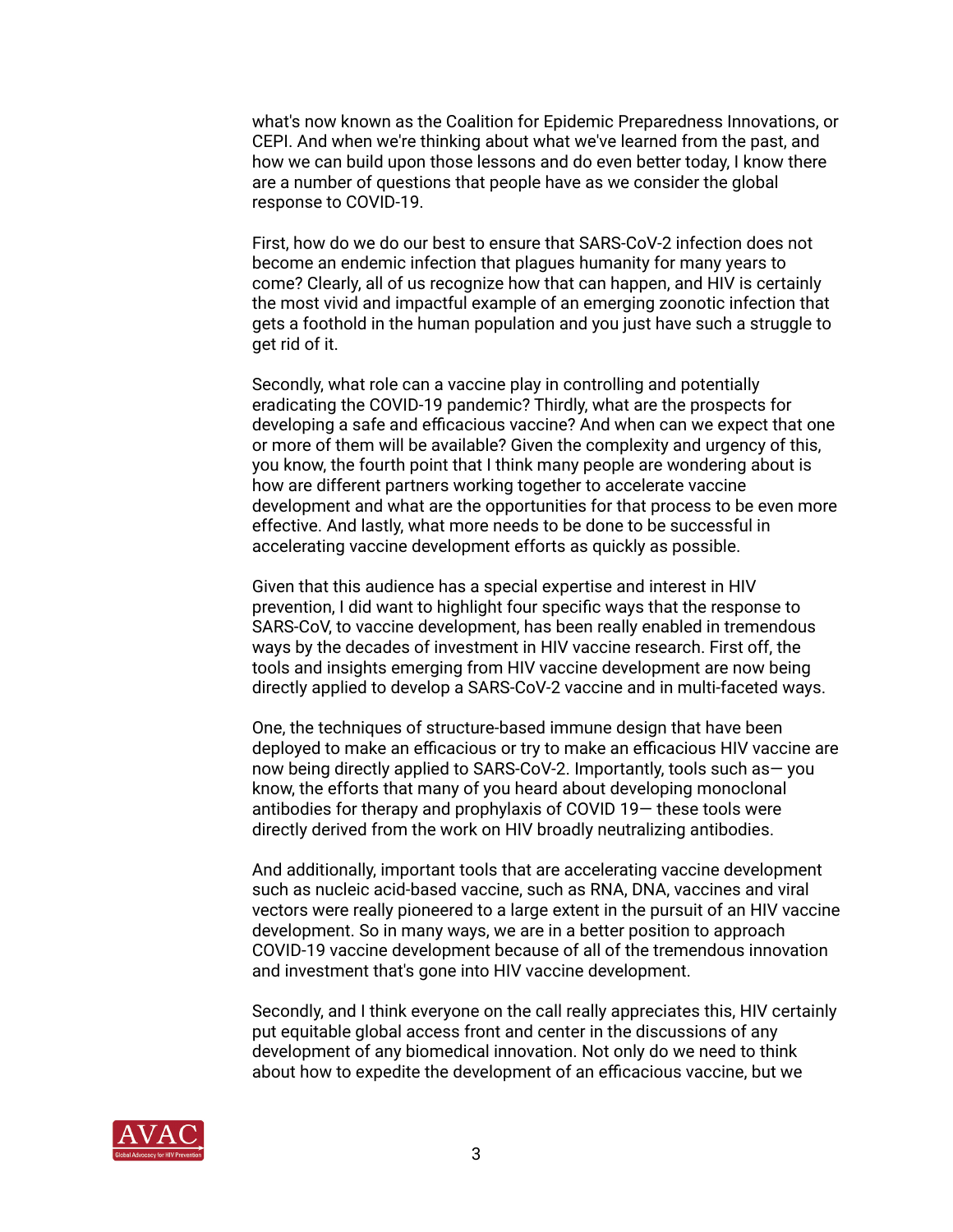need to figure out, right now, how to make sure that it's available to everyone who needs it, regardless of their geographic or economic circumstances.

 Thirdly, I think the investment in strengthening local research capacity, and efforts around community engagement that were put in place to support HIV research and development and treatment programs is now enabling many countries, including low-income countries, to have a stronger foundation to support the local response to COVID-19. And that not only includes expediting the availability of testing for the virus, but also engagement, in meaningful ways, in vaccine and therapeutic research and development.

 And lastly, the point that I would make is that one of the things we all know that HIV has done, in the global response to it, is it gives you reason to believe that what was previously considered impossible is actually possible. I think what many of us will remember when antiretroviral therapy was first developed, people thought that it would be impossible to make it available in resource-limited settings. And we all know that that was not true. And the emergence of really important partnerships and significant investment by governments in organizations like PEPFAR and the Global Fund, I think set a meaningful precedent that puts us in a better position now.

 Reflecting back on the lessons from Ebola—turning to that now, and as Mitchell indicated, I coordinated that program while at Merck from the early days of the vaccine engagement effort through the time when an efficacy result was obtained in the study in Guinea. That happened with an unprecedented pace going from a first-in-human study to an efficacy result in approximately 10 month period of time. So that certainly set the sort of speed record for development of a vaccine.

 And I want to just emphasize that there are a couple similarities between that experience, as well as some differences [to COVID-19]. With respect to the similarities, it's clear, number one, that there's going to be a need for multi sector partnerships, including among many organizations that may not have previously worked together and may have even had some degree of tension and hostility between them. And that's certainly what happened with Ebola. It brought together a number of organizations to work together very effectively who previously had not done so. And that was really critical for the success of that effort.

 These kind of multi-sector partnerships are very complicated to navigate, but they can be very effective and there really isn't going to be any alternative if we're going to expedite the development of a COVID-19 vaccine. And I think we have some additional tools and opportunities here, but it's clear that we're going to need new ones as well.

 The second similarity is that it's far better to be proactive rather than reactive. And one of the impacts of the response to the 2014 to 2016 Ebola outbreak

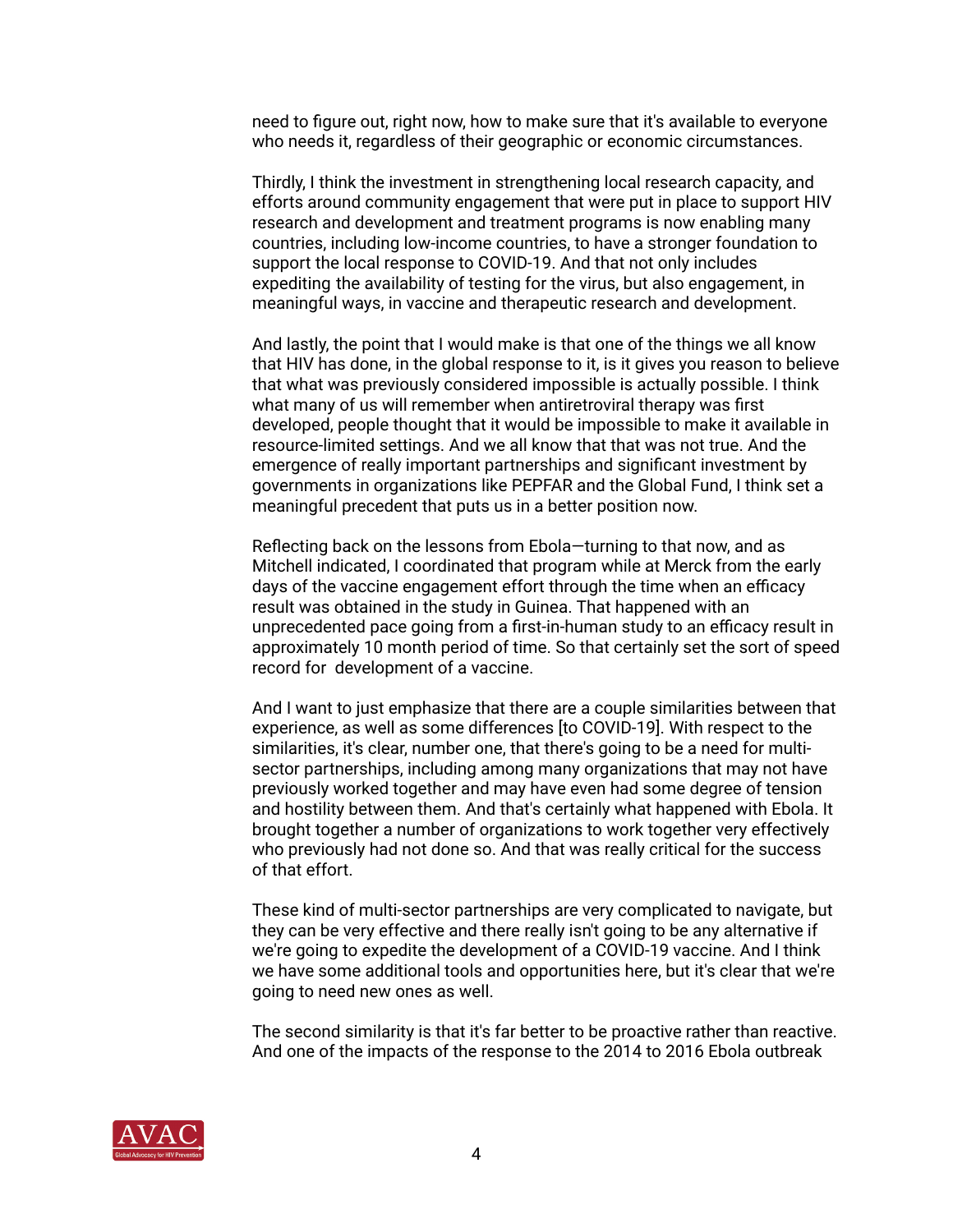was really changing how we think about preparedness to address emerging infectious disease threats, including what's been referred to as pathogen X, the newly emerging viral infection which the SARS-CoV-2 fits very well.

 And this is what stimulated the formation of the Coalition for Epidemic Preparedness Innovations, which is an amazingly important organization that includes funding from multiple public sector entities, governments and organizations like the Wellcome Trust and the Gates Foundation. CEPI is now directly involved in supporting vaccine development against SARS-CoV. And Helen Rees is currently the chair that the CEPI Scientific Advisory Board. So she may talk more about this later. That was a role that I had previously played in the early days of CEPI.

 What's very different, though, between Ebola vaccine development and SARS- CoV-2 vaccine development is, number one: the Merck vaccine, now known as Ervebo, it didn't start from scratch with the emergence of the 2014 to 2016 outbreak. That vaccine had been worked on for almost a decade preceding the 2014 outbreak. And there was a lot of preclinical data on that, including efficacy and some safety data in pre-clinical settings. And a vaccine had already been GMP [Good Manufacturing Practices] manufactured and was able to enter the clinic almost immediately when that outbreak emerged.

 Secondly, the outbreak was largely geographically contained in West Africa, primarily in Liberia, Sierra Leone and Guinea, which is very different from the current global reach of SARS-CoV-2. Thirdly, a smaller number of vaccine doses were needed to address that outbreak. That could really be handled by one entity alone, in this case one manufacturer would be sufficient to meet the global need. And the fourth one is that the outbreak was waning as vaccine development proceeded. So it was really a race to demonstrate vaccine efficacy against a decreasing incidence infection rate. And while it's not clear what's going to happen with COVID-19, it's quite likely the virus will still be widely circulating when vaccines are ready to enter efficacy evaluation.

 So as I conclude my comments, I just wanted to make a couple of points that maybe will be helpful for those subsequent discussions. First off, many people are hearing the statement that a vaccine will be available in 12 to 18 months. And I think it's really important for all of us to ask what are people really meaning when they say that? Do they mean that we'll have efficacy data on one or more vaccine candidate, or that adequate global supply of an efficacious vaccine will be available and being actively implemented to stop the pandemic... This is especially important because unlike Ebola, where you might need a few hundred thousand doses, we're going to need billions of doses of vaccine most likely. And this is a huge difference. And I think everyone is focusing attention on how fast the initial vaccine candidates, including RNA vaccines, have gone from recognition of the pathogen to entering the clinic, including these novel nucleic acid technologies. But is it

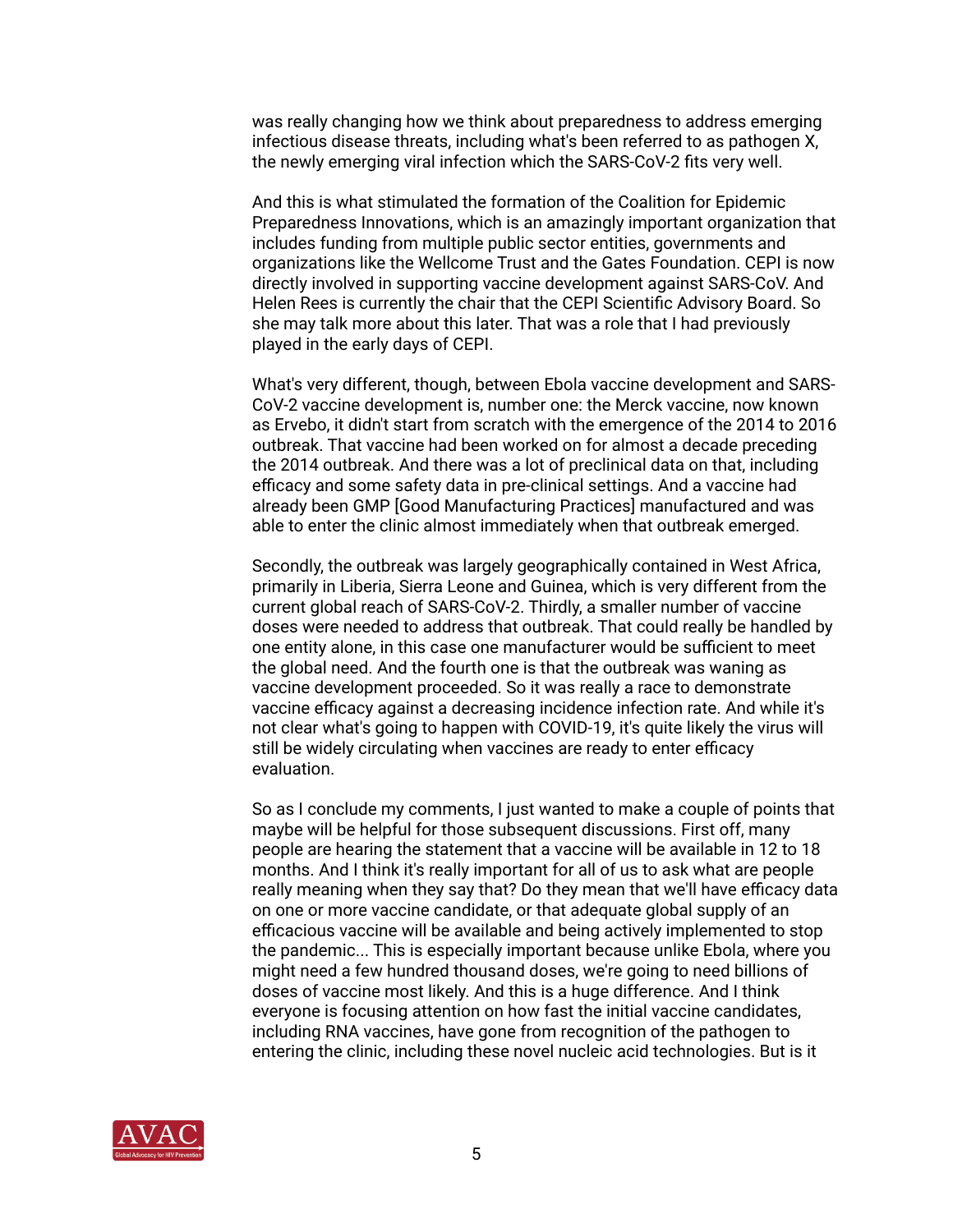really the most important criteria about being fastest to the clinic or fastest to global access? You know, what needs to be done?

 How are we going to scale things up? These are all very important. How are the vaccines going to be delivered to all at risk populations or multiple immunizations needed? Do we have the requisite delivery tools? I think we're seeing this in the case of HIV testing, that it's not just the test kits, it's the supporting materials. And if we're talking about a vaccine that's administered intramuscular, we will need adequate numbers of needles, syringes or specialized delivery devices in the case of some of the DNA vaccine.

 So when we're thinking about the development of a SARS-CoV-2 vaccine, I think it's important to note what is truly unprecedented about it. Number one, the urgency to develop it. Number two, that we're really starting from scratch with a newly emerging previously unknown pathogen. Number three, I think we don't really know what the regulatory framework is going to be that expedites vaccine development while ensuring scientific rigor and volunteer safety. And what will be the framework for widespread introduction of a vaccine before a formal regulatory approval might be available. For the magnitude of the need is really unprecedented, as I mentioned before, and we'll likely need billions of doses. And there's no way that any one company or developer can meet this need by themselves. And clearly new partnership models are going to be needed to address that. And what's going to be really important.

 Fifthly, governments and donors are going to need to make investments now at risk if we're going to be able to expedite actual impact. We simply cannot wait until we have efficacy data before we begin manufacturing scale-up. And I think it's really important, lastly, that we focus on the need for equitable global distribution and how these decisions are going to be made, because it's quite likely that, at least initially, limited vaccine supply is going to be available. And how do we do this in a world where nationalism seems to be the predominant political force these days? So I think there's a key role for advocacy here. There's a key role for focus on equity and affordable access. And I know those are all things that many of you are intimately familiar with and you have an important role to play here as well. So I'll stop here and be happy to entertain any questions you have.

**Mitchell Warren:** Fantastic. Mark, that was a superb overview of where we are and clearly where we need to go. I do want to let people know that your questions and comments coming in are fantastic and they're being added to the queue. I know a number of people asked about slides and neither Mark nor Helen have slides. A recording of this call will be made available and undoubtedly we'll all together make some key factsheets coming out of the terrific inputs that Mark just provided. But just wanted to let people know, you can still use the Q&A feature in the chat feature on Zoom and email AVAC at *AVAC.org*. But before we open it up to questions and conversation, I want to turn to

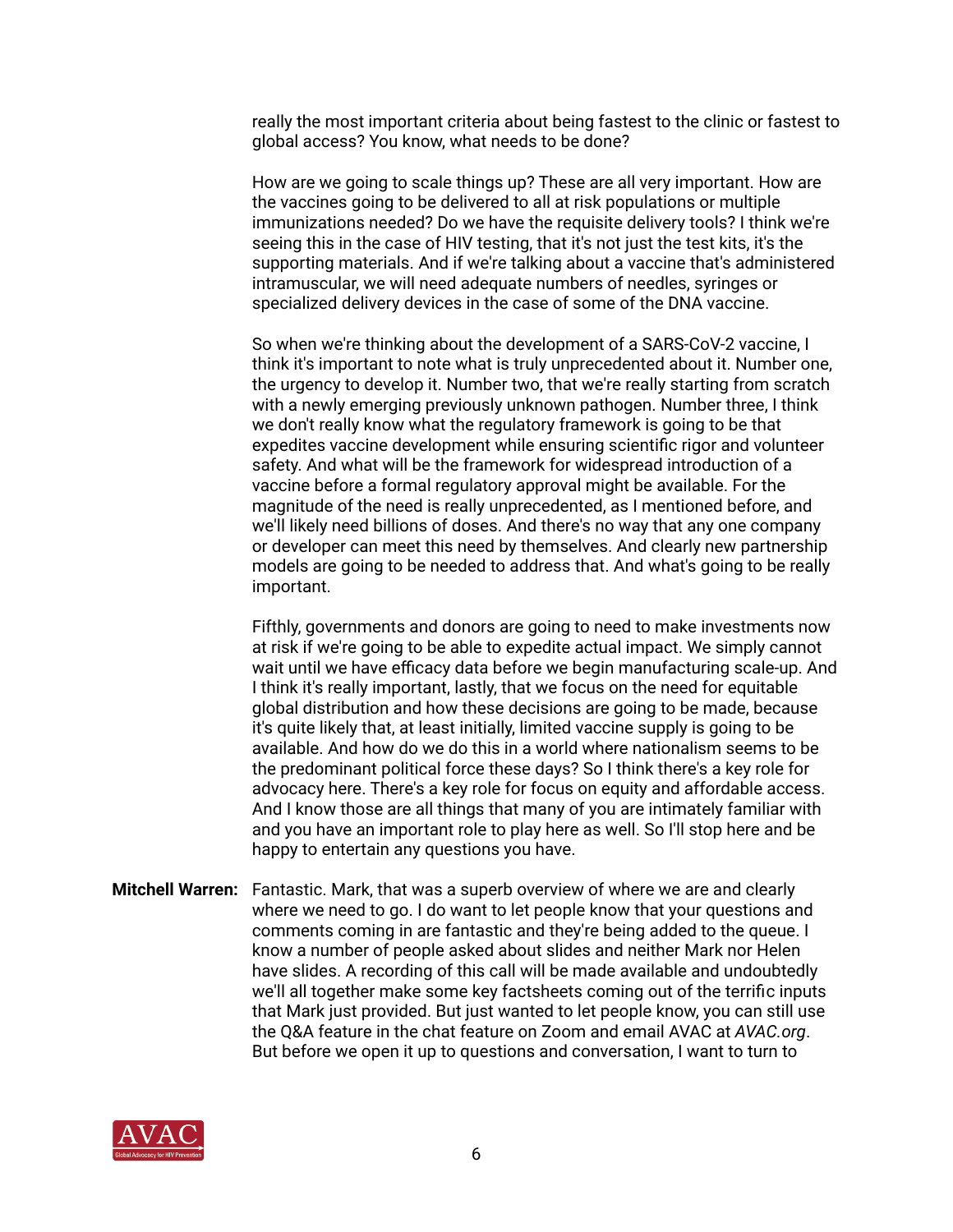Helen Rees. Helen, I know a little technical difficulty getting you on. I hope you're there. Let me first check to see if you're there and then I'll actually introduce you.

- **Helen Rees:** Yes, I'm here. Can you hear me?
- **Mitchell Warren:** Yes. Loudly and clearly, Helen. Thank you so much. I think most people on this call will know Helen. As Mark just alluded to this, Helen is currently the chair of the Scientific Advisory Committee of CEPI that is driving forward a range of vaccine developments and she can certainly speak to that. But as all of you will know, Helen wears many, many hats and for a very long time served as the chair of the scientific advisory group of experts SAGE at WHO. looking at all vaccines. So has a lot of experience on the vaccine front. In addition, Helen is quite involved in emerging trials right now in South Africa around therapies, treatments for COVID-19. And so we have a chance to engage with that as well. So perhaps I'll turn it over to you, Helen, to provide some comments on both those fronts, CEPI and vaccines, as well as the treatment research. And then we'll open it up to a conversation. es, I'm here. Can you hear me?
- **Helen Rees:** Thank you very much. Good afternoon. Good morning. Good evening to everybody. And I'm going to talk a little bit about CEPI, building on what Mark has said. And then perhaps, then a little bit about the other trials and thinking that's going on. So CEPI was established after the Ebola outbreak in West Africa and the aim was to accelerate the development of vaccines against emerging infectious diseases, but also to enable equitable access to these vaccines for affected populations during outbreak. So the focus is broadly: Preparedness—so that the CEPI has been thinking since its founding about what are the priority pathogens we need to think about...an interest in the MERS, CoV was one of those pathogens that was identified; [Investment—] starting to invest money already in those candidates; Response to accelerate the research—so that in the event of an outbreak you can move extremely quickly; And sustainability—so looking for durable solutions.

 And this really was because, as Mark said, there was a scramble in response to the Ebola outbreak with quite a number of candidate vaccines, but a lack of global coordination. We got one phase III trial, which has been extraordinarily important in the Ebola vaccine. But one of the things that CEPI has always had on its agenda, as a backdrop to this, is what you heard Mike describe as disease X. So this is a disease that everyone has been fearing, likely to be the kind of disease we're now seeing, that jumps from animals to humans. And most likely, as everyone had predicted, to be a respiratory disease that would spread extremely rapidly around the world because of air traffic and the movement of people and to have a significant mortality. If you remember, we had pandemic flu some years ago.

 We were equally worried. But the death rates associated with that was much lower than we're currently seeing with COVID-19. So in January of this year,

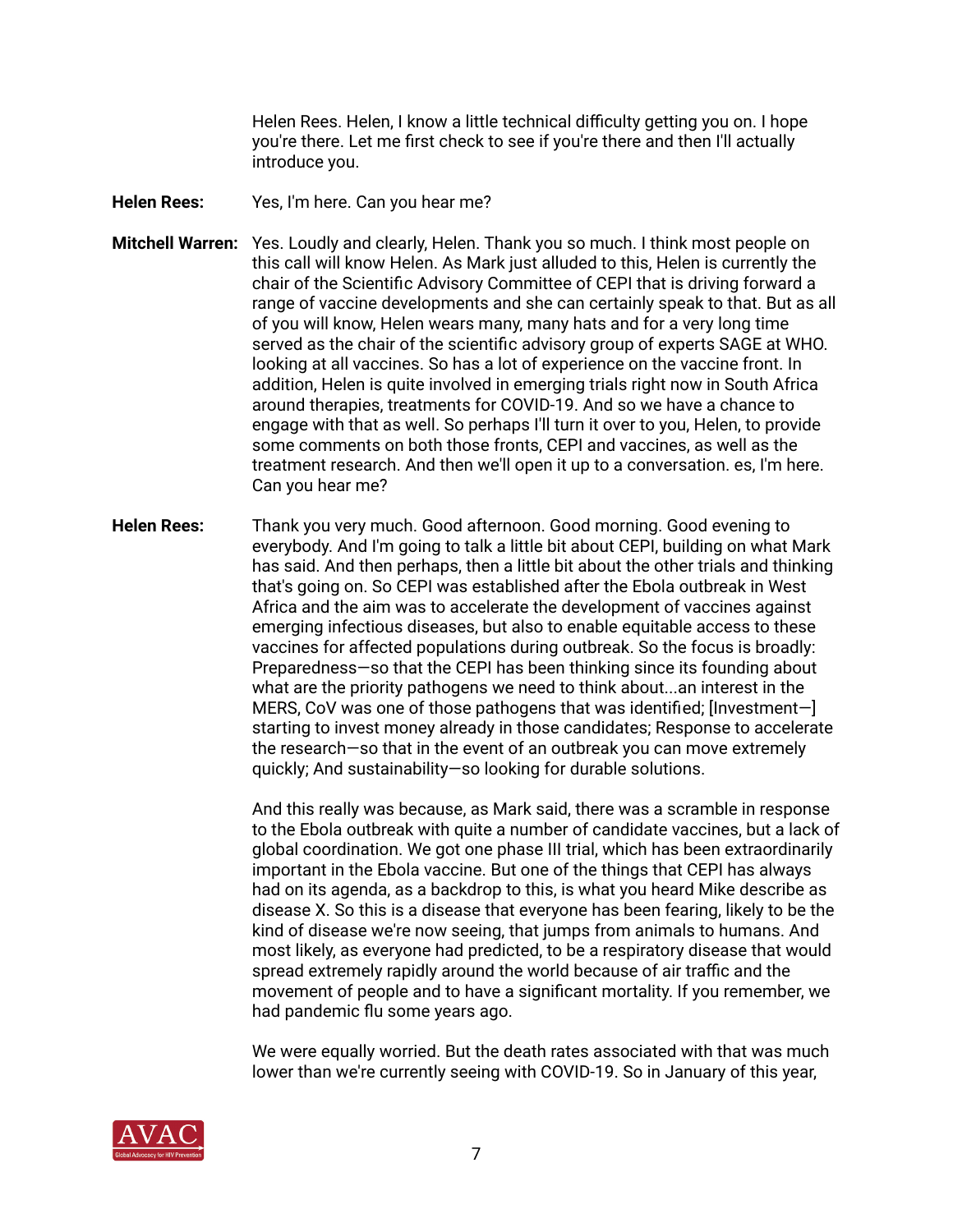the scientific advisory committee of CEPI actually met because this new virus had been identified. And I remember that call very clearly because we were saying do we asked the board of CEPI to release a lot of funding looking for candidate vaccine for this new virus. And we said at the time, this was before there was human to human transmission… So what we had seen at that time when we had that call was animal to human transmission. And the comment made, I remember, was I think we should release this money and we should back candidate vaccine development now because, at the very least, we can regard this as a dry run for disease X. But at the worst, this is going to turn out to be disease X. And indeed, of course, it is the disease X that we've all feared.

 So, the way that CEPI works is that there was a call for proposals. People submit and there were nearly 50 submissions. And then the Scientific Advisory Committee, together with external experts evaluate and score very objectively the application. So CEPI is supporting the development of eight different vaccines, which have different what are called "platforms" and somewhat different antigens. Mostly the antigens for this virus are the same. And they're somewhat different stages of development. But we didn't start anything that was too high up the development pipeline, too far away from getting into the clinic, as Mark said. So we looked at things that were looking promising, things that looked promising for the original size outbreak for MERS. Platforms that looked like we could rapidly adapt them for COVID-19.

 As a result, there are currently eight products that are in development, but there are many other parties also looking and supporting vaccines. And they're between 40 and 50 candidate vaccines worldwide now being looked at from places like NIH, but also in China as well. And China's vaccine development has grown in leaps and bounds in the last 10 years. So lots of vaccines. We've had the first clinical trial in humans and we're pushing, as you heard, as fast as can be. I think with that number of vaccines and looking at the potential of these vaccines and also looking at some of the early data around some vaccine candidates for MERS and SARS, and I think that we will get vaccines. But if we have 40 to 50 candidates now, I think we will recognize that most of those are not going to pass even the first post. So if we can get two, three vaccines from this, I think we would be thrilled. And so that's the aim.

 And the other thing, of course, is having to be looked at now is not only what the vaccine is, but also when choosing these candidates, how easy is this vaccine to manufacture? Are there manufacturing sites that are going to be easy to convert? How quick is it going to be to produce these millions and millions of doses that we're going to need? And who's going to invest that money at risk in manufacturing now—because as we heard with the epidemiology of COVID-19, in countries, we're seeing that not only the second wave, but I think we all anticipate that in many settings this might well become endemic or even seasonal. So this is going to be a nasty virus that

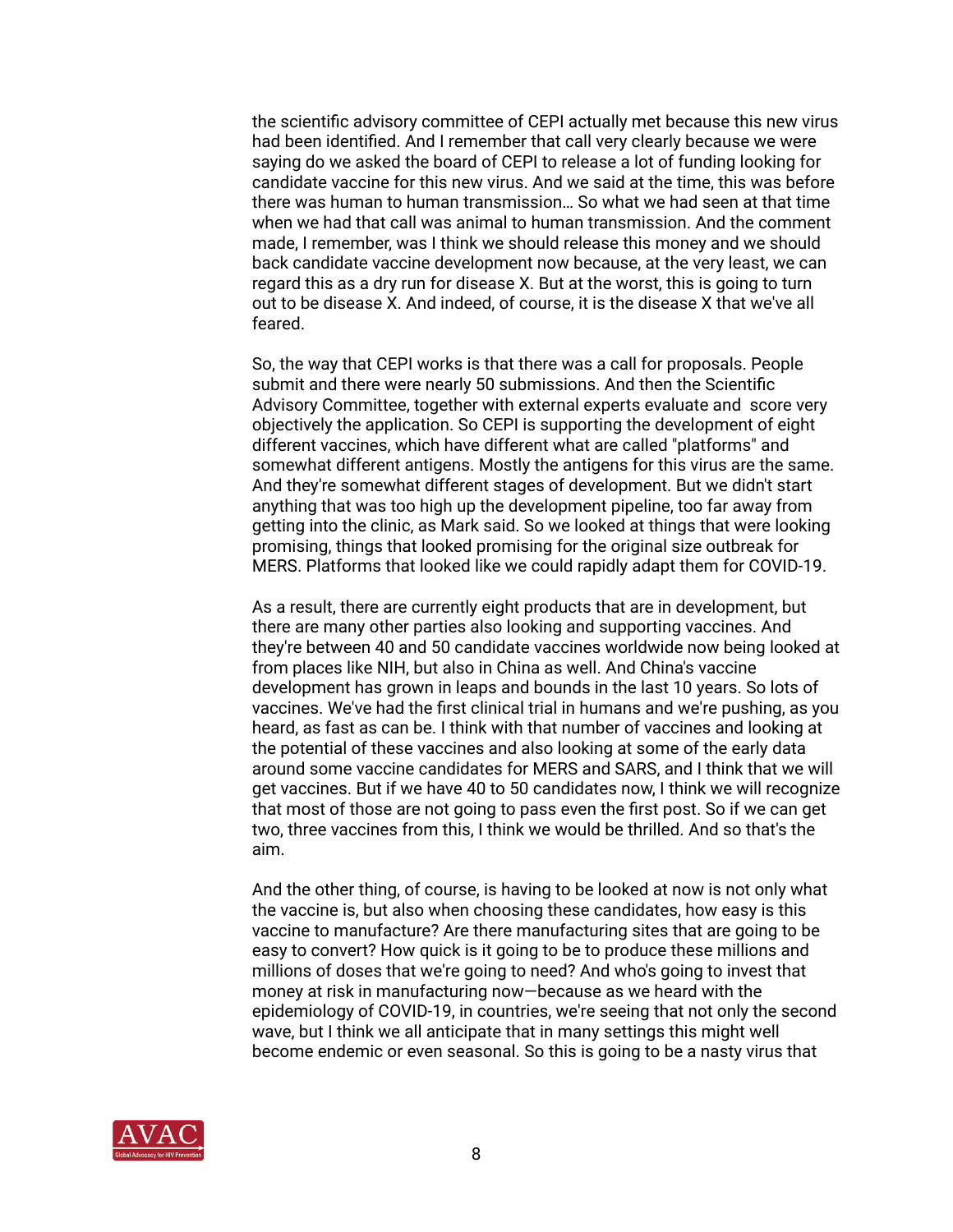we're going to have to deal with for some years to come. Perhaps in a different context, than the one that many of us are sitting in now. I'll stop there. Oh, no, I won't. Because you wanted me to tell you briefly about the other trials that are going on worldwide. Mitchell, shall I continue?

- **Mitchell Warren:** Yes, I think so. It would be great Helen.
- **Helen Rees:** OK. So the other thing in response to COVID-19 was—and clearly China was trying to do this as it sort of came to terms so quickly with this outbreak was what other things do we need? And clearly, very urgently, we needed effective therapy. We have therapies that would alleviate symptoms, say paracetamol for mild symptoms and things like this, oxygen for respiratory distress. But we have no at the moment, we have no therapies that have been shown definitively to change the course of the disease. So we wanted therapies and we needed to find out if they work.

 But just like HIV, we also want to find drug interventions while we're looking for a vaccine, [that] will also protect risk populations. And in particular, at the moment, people are extremely worried about the health worker and their workforce, because if we cannot keep them at work, the outcome for patients is going to be much much worse. So in addition to the vaccine work there, WHO gathered together some of the world's best experts to look at the existing drugs and the emerging drugs to say, can we repurpose existing drugs? And can they be used for COVID-19? Is there any indication that these might be successful? And also, are there any drugs that are in the early stage of development? They exist, but they're in the early stage of development that might have utility in shifting a COVID-19 patient. And one of the things they looked at was, what did we learn from the MERS outbreak with their products there that we used, or the SARS outbreak? And what were are the products that showed potential? And from all of that, WHO Identified four different products.

 And there's now a global study that's underway called Solidarity. About 60 to 70 countries have indicated interest in joining it, and about ten countries so far are already implementing this protocol. And those include many European countries, but [also] some countries from the Far East...and South Africa, in terms of the African region, this is a country that's quite far advanced in doing all that's required to set up our hospitals to be able to participate in this trial. The other thing that's being looked at, and there are two big studies looking at this, are drugs for protecting particularly health care workers. And there are big studies that are exploring whether it's possible with existing drugs to either prevent infection or change the course of disease and prevent deaths. And also, what would be the least dose of a drug that would be able to do that? Because this is prevention, and as you know, with prevention we want drugs that give fewer side effects and that are easy to take. So I'll stop there for now. Thank you.

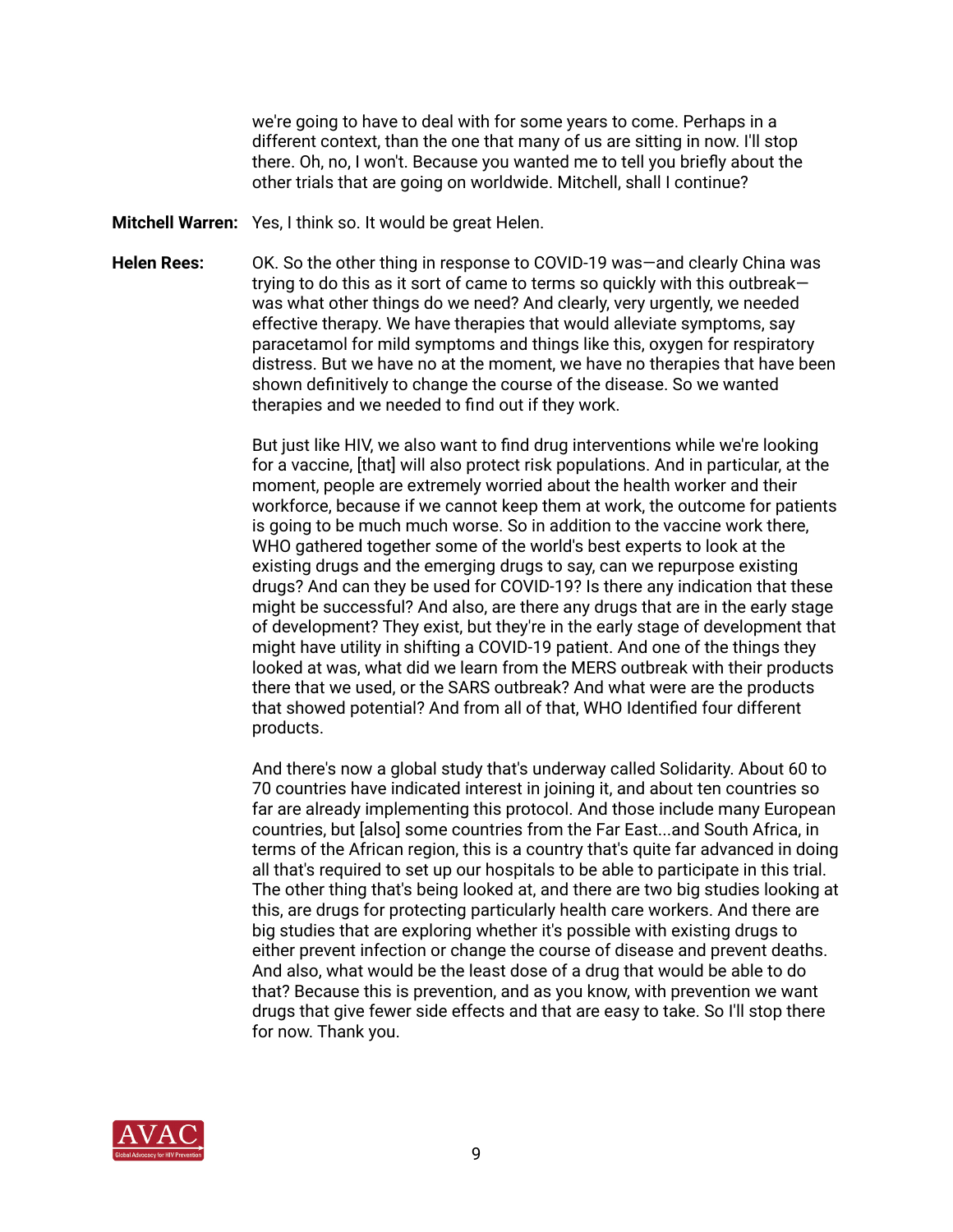## **Mitchell Warren:** Great, Helen. Thank you so much.

 And both you and Mark providing terrific overviews and generating lots of fantastic questions. I'm going to try to bundle a bunch together and happy to have both of you respond as best we can, and we'll get us as far as we can in this fantastic list. I think, you know, both of you touched on the incredible urgency and of the dynamism with so many candidates in the vaccine pipeline already in such a short period of time. And you talked about the coordination, and particularly CEPI's role in that.

 But a number of questions came in about the selection of which candidates go forward. How does that get decided? Is that CEPI alone? And what are some of the basis for those decisions, given the issues you both raised in terms of the need for manufacturing? So what are the tradeoffs? How does that global coordination happen? What more needs to happen? And related to that, a question specifically, Mark, for you— you describe really nicely the Ebola experience and partnerships coming together amongst groups that don't always work together or hadn't worked together in the past. And so a question there about how to manage those partnerships and even the competition amongst developers. So I wonder if you both might look a bit at those issues related to coordination and product selection and prioritization.

- **Mark Feinberg:** Would you like to start? Helen?
- Helen Rees: Sure. So you obviously have to have objective criteria and when you are looking at the application. So some of the criteria were: First of all, how far advanced down the development pathway were the products? So if somebody had a brilliant idea, but it was still very, very far back in the laboratory, that's not really going to do too well. It wasn't part of what was required at this point.

 Secondly, is the technology that's being used a licensed technology, or is this novel technology? Now, both have a place. The advantage of license technology is that they would have been proven to have worked for other vaccines. So platforms which have worked for other vaccines...Where you can, if you like, take an antigen and plunk it onto a platform which is already proven. But on the other hand, there might well be a place for novel vaccine, particularly because this is a novel virus. We need to have a range of things, so that we press the right button and find out what works.

 Thirdly, how quickly can you go? Because if people are saying, well, we think we can get this far in two years, that's not as good as the people who say, we think we can get into the clinic earlier. We think we can do this by then. So speed was one of the other things.

 Manufacturing scalability, and Mark can talk more to this because he's the real expert, but some technologies, the vaccines are much easier and some are much more difficult to manufacture. So if you choose something that's

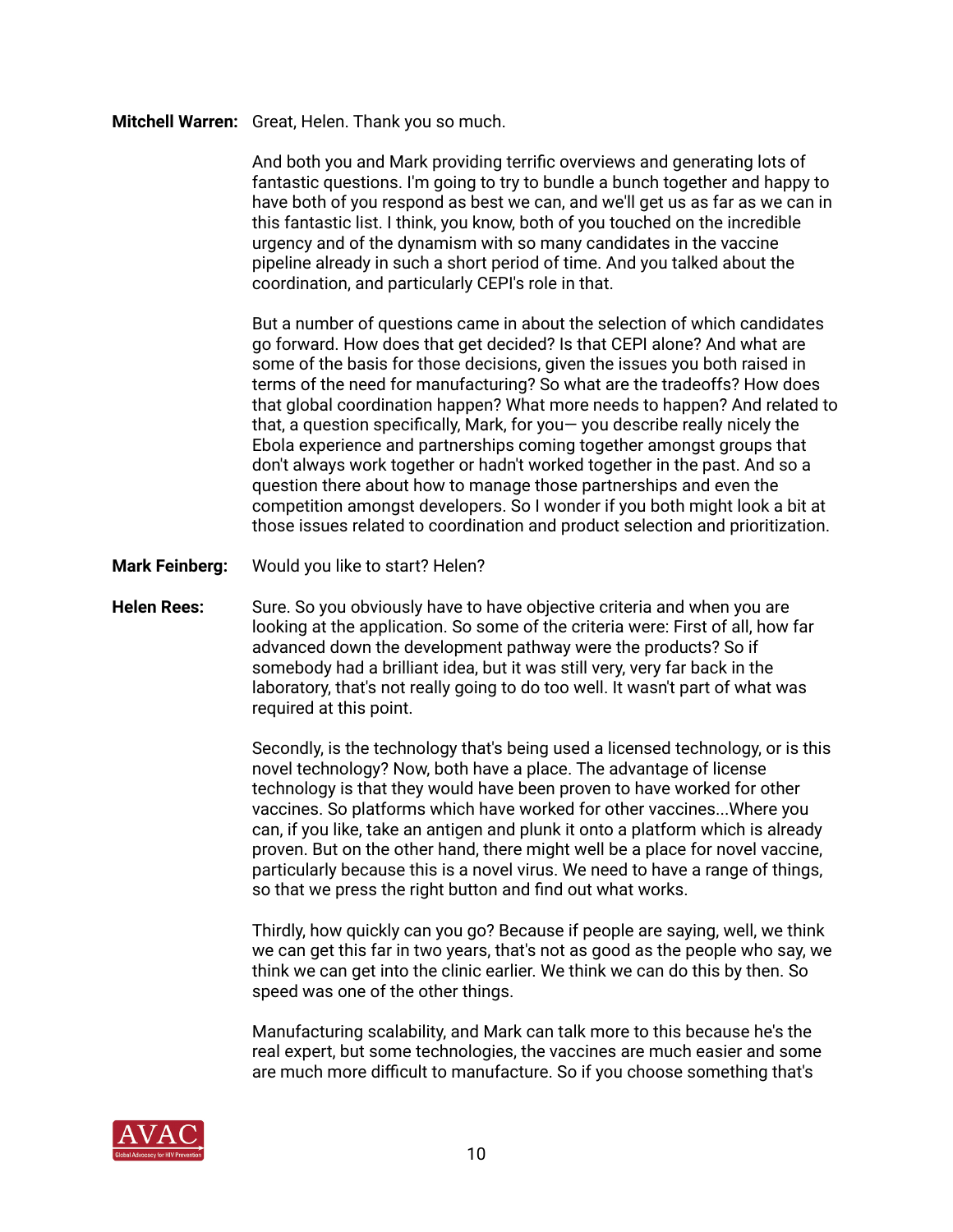going to be extremely difficult to manufacture, or it takes a long time to manufacture or it takes a lot of work to manufacture relatively small numbers of doses, that is also potentially you're going to be a disadvantage because as you say, at the end of this, we want to be able to churn out millions of vaccines. And then looking at all of this together, looking at who the applicant is, what their experience is, are they linked to manufacturers, have they done things before. Putting it together, what is the likelihood of success? Those are some of the considerations.

**Mark Feinberg:** Thanks, Helen. I would just second everything that Helen said. With respect to the sort of bigger picture question that was asked about how this is all coordinated and how decisions are made in a strategic way, and it's not a competition… but there's a shared community response to this, that is actually something being built as we speak. When we talked before about the importance of being, you know, prepared rather than responding, I think innovations like CEPI have been really important.

> But in some ways, this disease emerged before we actually had a real global governance mechanism in place. And that, I think we will, unfortunately, have to address. But I do think if one positive thing comes out of the COVID-19 response, it will be to clarify the importance of having proactively defined models of collaboration, evaluation, decision-making and willingness to make investments at risk so that one can go as quickly as possible.

**Mark Feinberg:** I wish I could say that there actually was a mechanism in place that would allow that kind of equitable access, shared decision-making, prioritization, and everyone working together—that's not in place now. I think there are lots of goodwill and lots of people who want to make that happen. But I don't know that it's going to be easy. But the extent to which we can do that is going to be critical.

> And with respect to the partnership question, the way I often talk about things is there's a science of innovation, which really drives the actual development of the vaccine… but there's this science of partnerships, which is an area that needs additional attention because it is something that requires thoughtfulness and new strategies. And we need to study that better and get even better at that. And I hope that we'll be good enough to respond quickly to this pandemic. But I know that this pandemic will force us to become increasingly good at it for the future.

**Mitchell Warren:** Beautiful point, Mark, about the science of partnerships and needing to focus on that. I wonder, you both touched on looking forward and in the magnitude of need, and some of these delivery challenges. I wonder if you might both pick up on it. I'm thinking particularly about… delivering a vaccine to adults is less well known to us than classic EPI vaccination programs. And I wonder if you might both think ahead to some of the challenges, but also what, if anything, should we be doing now, as we see these vaccines in development?... To think anew about how to address some of those delivery challenges and what will undoubtedly be this huge magnitude of need?

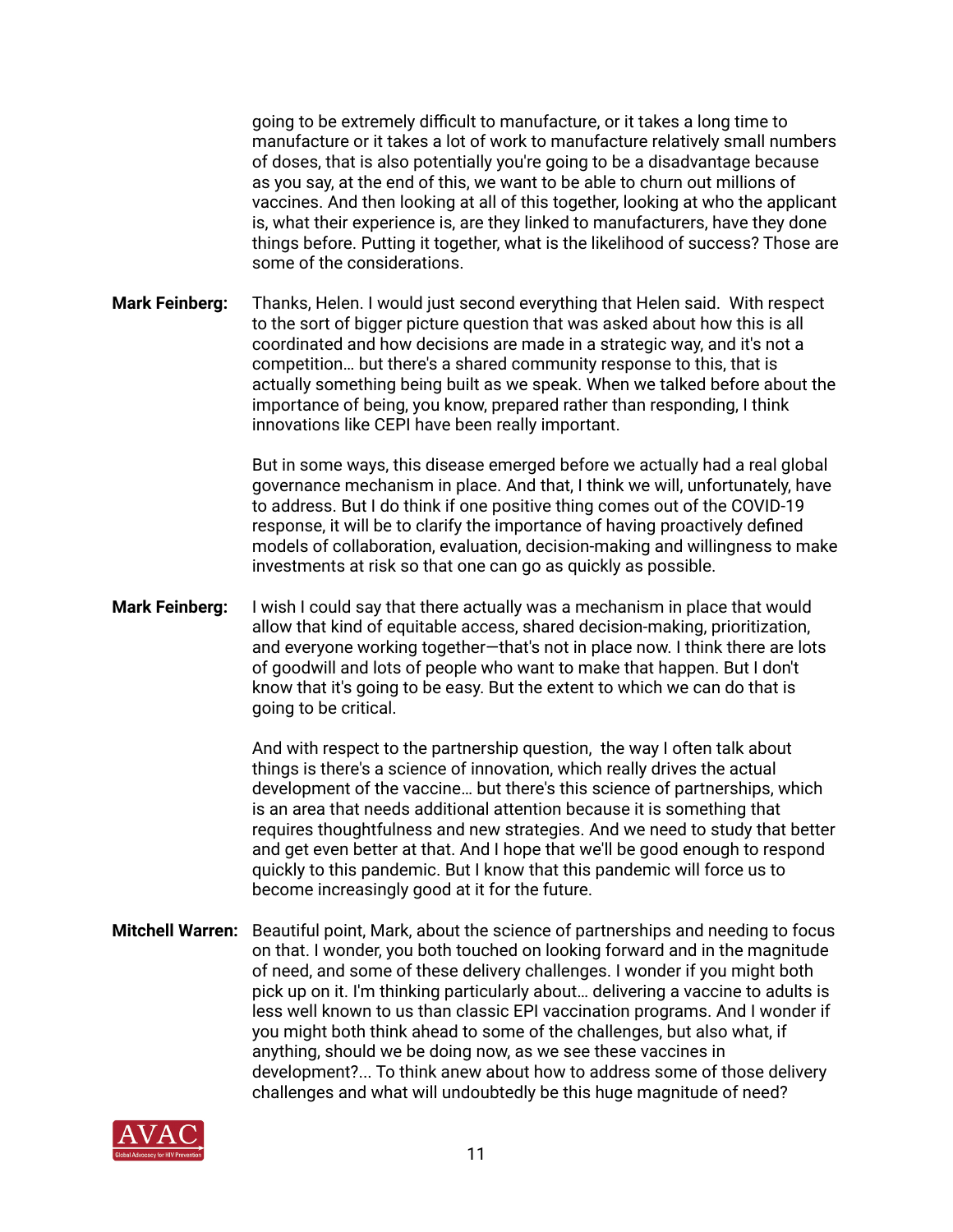**Mark Feinberg:** That's a really critically important question. And there, too. I think we unfortunately are starting from scratch as people have a better understanding of this pandemic and its global reach. and the kind of issues that need attention immediately. There is an effort to try to stimulate that dialog. I think it is not sufficiently well developed and it needs much more focus and attention.

> I mean in some ways, I think we will have to go back to earlier examples. Everyone knows the disease that was eradicated from human populations was smallpox, and that was eradicated through a focused strategy that involved delivery of a vaccine to large numbers of individuals around the world with targeted vaccination strategies where appropriate. But it also was made possible by a simple delivery tool, the bifurcated needle and a single dose administration and an inexpensive vaccine. We may actually find some useful lessons in going back and reading that history. But we definitely need to put in place implementation programs now, just like we need to put in place manufacturing programs now.

- **Mitchell Warren:** On that manufacturing question... You did, Mark, help us all realize that this is a vaccine inevitably for everybody. How do you manufacture to that?
- **Mark Feinberg:** Well, I mean, I think that's a very important question. So one issue to recognize is that there's limited vaccine manufacturing capacity globally and it's very rare to have any excess capacity. And many vaccine manufacturing plants are dedicated to a specific vaccine and they can't be readily adapted to produce another vaccine. And it's not like many vaccine developers are going to totally redirect their manufacturing to make a COVID vaccine. You know, there are efforts to try to look at the global landscape of available vaccine manufacturing capacity.

 But going back to Helen's point that different vaccines being developed often use different manufacturing strategies, and that's not really optimal. I think we need to understand how can we have some harmonization so that all these classes of vaccines might have common manufacturing platforms, which would involve coordination and communication early in the development process. And I think there's awareness that needs to happen.

 And CEPI and others are trying to address that issue. But it's really important that we make progress on it. But, you know, the need to produce billions of doses is something that is unprecedented in the timeframe we're talking about. And I think that's going to require multiple vaccine manufacturers to work together to meet that global need, and build upon and take advantage of existing technologies for production, rather than novel ones, which might have problems with scaling up. So that effort really is under active exploration. But like so many other things, it needs to be taken to a much greater scale than is currently taking place. This is an unprecedented challenge.

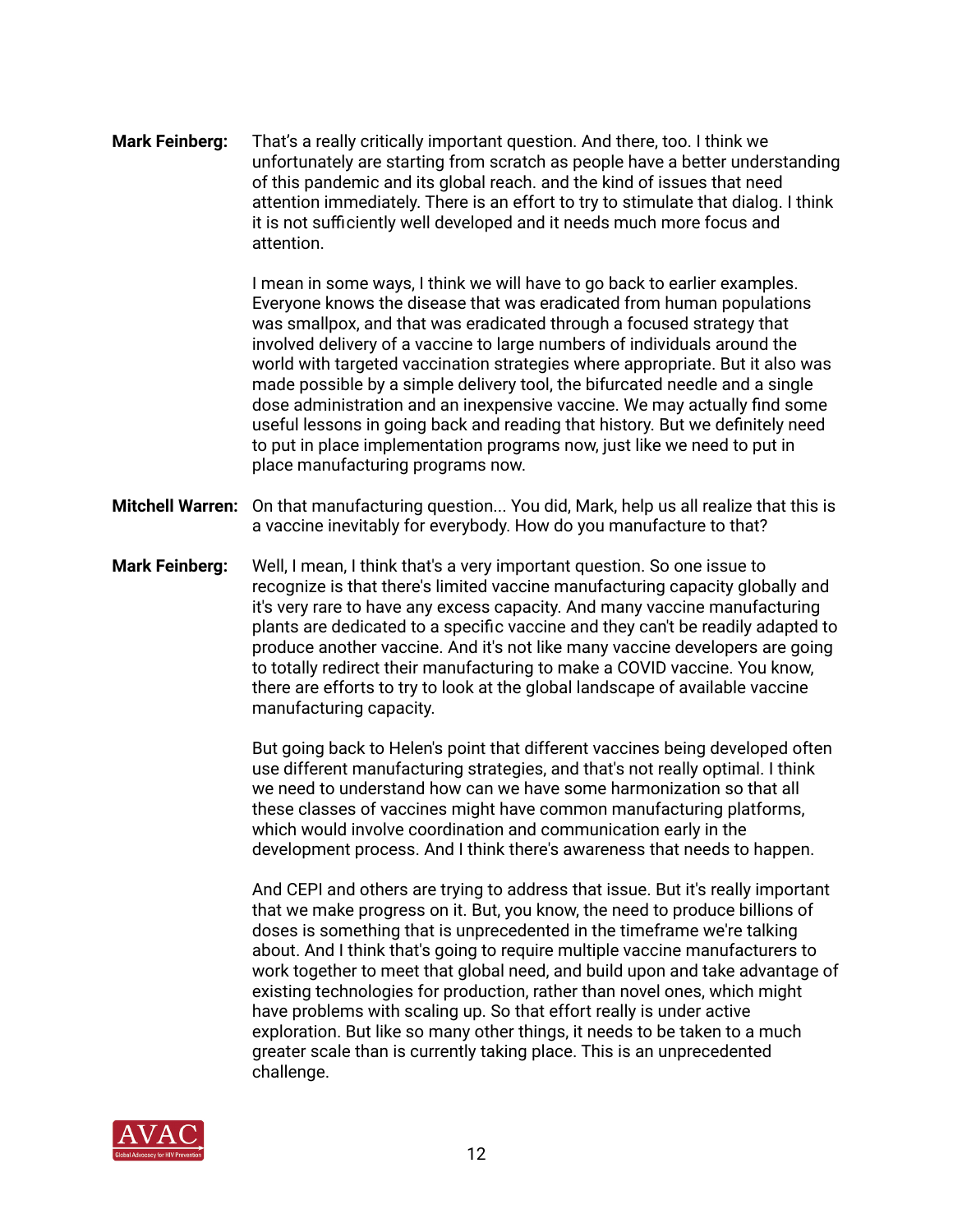I believe that it can be solved, but it's going to require totally new partnerships, including partnerships between private sector companies that often may not have the opportunity to collaborate or are precluded by things like anti-trust mechanisms from collaborating in this way. A lot of that has to go out the window and new models need to be developed.

**Mitchell Warren:** Sorry, Helen, I cut you off, but about all of this too… please feel free.

**Helen Rees:** Well, I'll start off with the issue about the need for vaccine manufacturers. And just to say, I mean, the global world order, as we all know, is going to be reshaped. Now developing country manufacturers, they've really come into their own. In recent years we've seen, for example, India has become a powerhouse of vaccine manufacture. And China is also really growing in its ability. And there are other countries particularly in the far east, but other countries who are aspirational. So Egypt, South Africa, etc.

> The second thing is that there was a meeting of health ministers about two or three years ago now, in Addis [Ababa]. And these are all of the African Union health ministers and finance ministers. And they came out with a declaration around vaccines and they all said we want to be able to produce our own vaccines in the African region. So I think that's not going to solve the problem now for quick manufacture. And we're going to have to look at really well established manufacturers who can scale up. And we probably will see, you know, not only groups like the Indian manufacturers, but also China, which will come to the forefront. But in the future, in the medium to longer term, I think that this is an opportunity for developing country manufacturers.

 But I just wanted to come back to your question about how do you give a vaccine to adults. So just two thoughts on this. It's a very good question, because where have we massively failed in giving vaccines to adults: seasonal flu. You always have to beg people, until now, until COVID, to have a seasonal flu jab. Now, of course, with winter coming in the southern hemisphere, people are dying to get the seasonal flu jab because they recognize that co-morbidities, the two viruses which occurred in China not infrequently would be very bad news. But people don't take up seasonal flu. You're quite right. And you can beg and plead and people don't—not even people who are at risk. On the other hand, we have the experience in the African region of a vaccine that was developed specifically for what's called the meningitis belt, which is a belt across the central mid African countries.

 And then, for meningitis A, which was a major killer and came in outbreak almost every year, the vaccine the WHO supported called MenAfriVac was developed. And they were giving it to people up to thirty years of age and the queue went round the block for that because people were so scared of meningitis. And so I think if we were to have, today, a vaccine, the queue would be so long. I mean, people would march with their feet. They would want everyone in their families, children, the elderly vaccinated. Assuming we

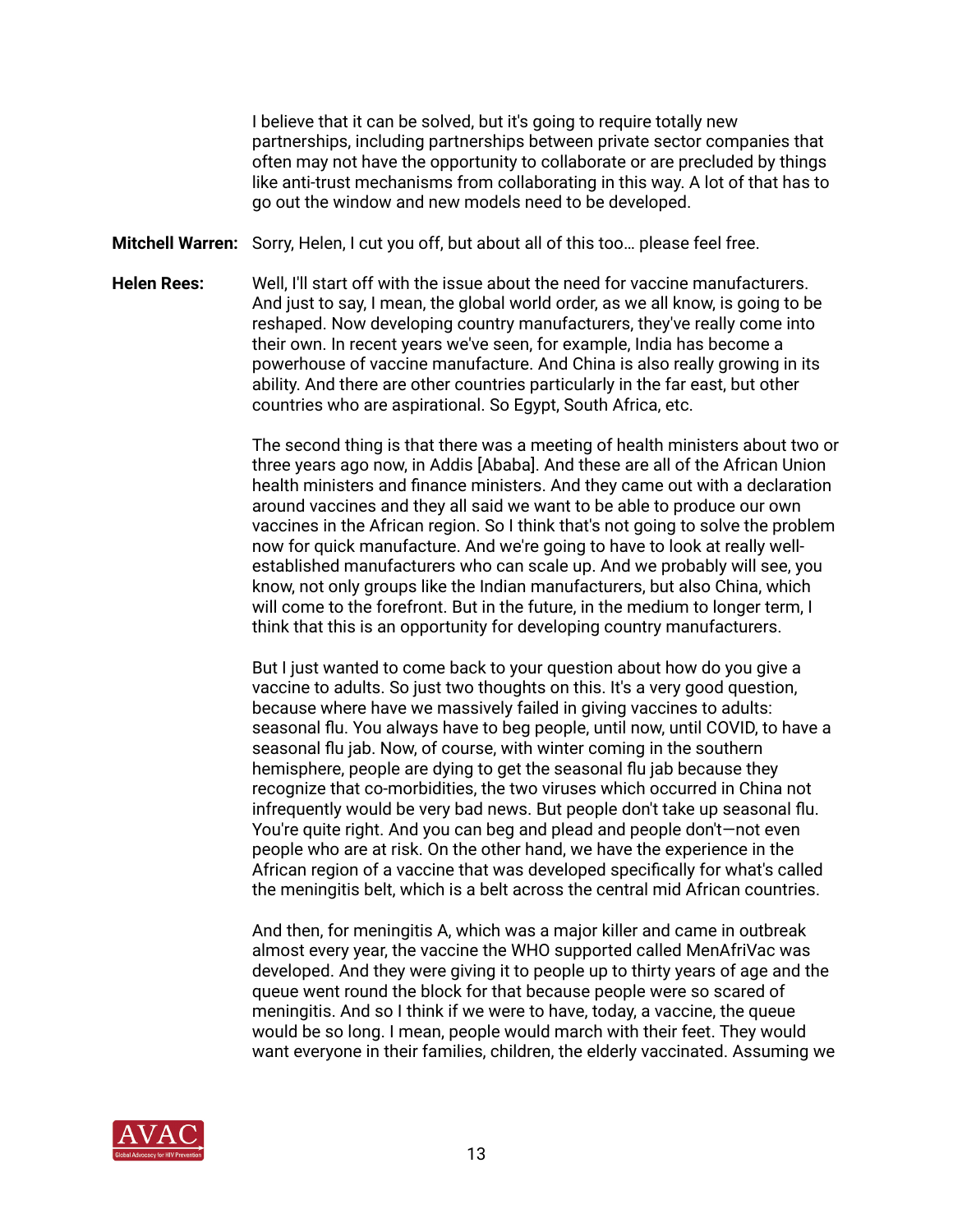get the vaccine, and I'm fairly confident that we will, we're also, are we going to have to then give it to the first priority people? Who would they be? Well, at the moment, as I said, it would be health care workers. But it would also be those people that we've seen most vulnerable to this infection, which includes large time, the elderly. That begs another question about the elderly immune system.

 Would a vaccine that works well in a 20-year-old work well in a much older person because their immune system, just like other parts of the body, it's not as strong as it used to be. So if you get a vaccine, it's not going to respond in the same way. So there are many questions about the vaccine and who do we give it to, given that we will have limited supply of.

**Mitchell Warren:** Helen, that raises so many important issues of ethics and equity, and both of you have touched on. So just. And also the issue of the trial design itself. Just thinking about how these trials will be done and then how one knows both for older people and for younger people whether they will work. And I'm sure many of you are also aware that we're getting near the top of the hour. We're not going to get to every question. And but we will be following up with Mark and Helen. And obviously there are many more conversations to be had.

> I do want to ask one very specific question that came in for you, Helen. Because a lot of people were curious about the Solidarity trial and what those four arms of that trial are. And I know that's available online, I think might be helpful for this group to hear what those four arms are. But also a question both for that trial, but also I think for all of this work, both for treatment and for vaccines, one that I know both you and Mark think a lot about in our own collaboration.

> And that is: how how does community engagement happen? How can it happen? How should it happen in a pandemic situation, keeping communities involved in the research itself? And obviously, then we get to the access issue. So I wonder do you want to quickly talk about the four arms and how engagements happening. And then maybe, both of you, think a bit about how we might rethink or re-energize engagement around it.

**Helen Rees:** So thank you there. Well, there are four arms which have an additional product. But there are five arms in the study altogether. The first is standard of care, which is defined... As I said, there are already more than ten countries participating and soon there'll be many more. So the standard of care is determined by the country, and it's for people who have been admitted to hospital, which means that they must be at least moderately ill. Because obviously people with mild illness will remain in communities. So the standard of care is the first arm and standard of care applies to all of the five arms.

The drugs that are being tested are lamivudine ritonavir. Then lamivudine

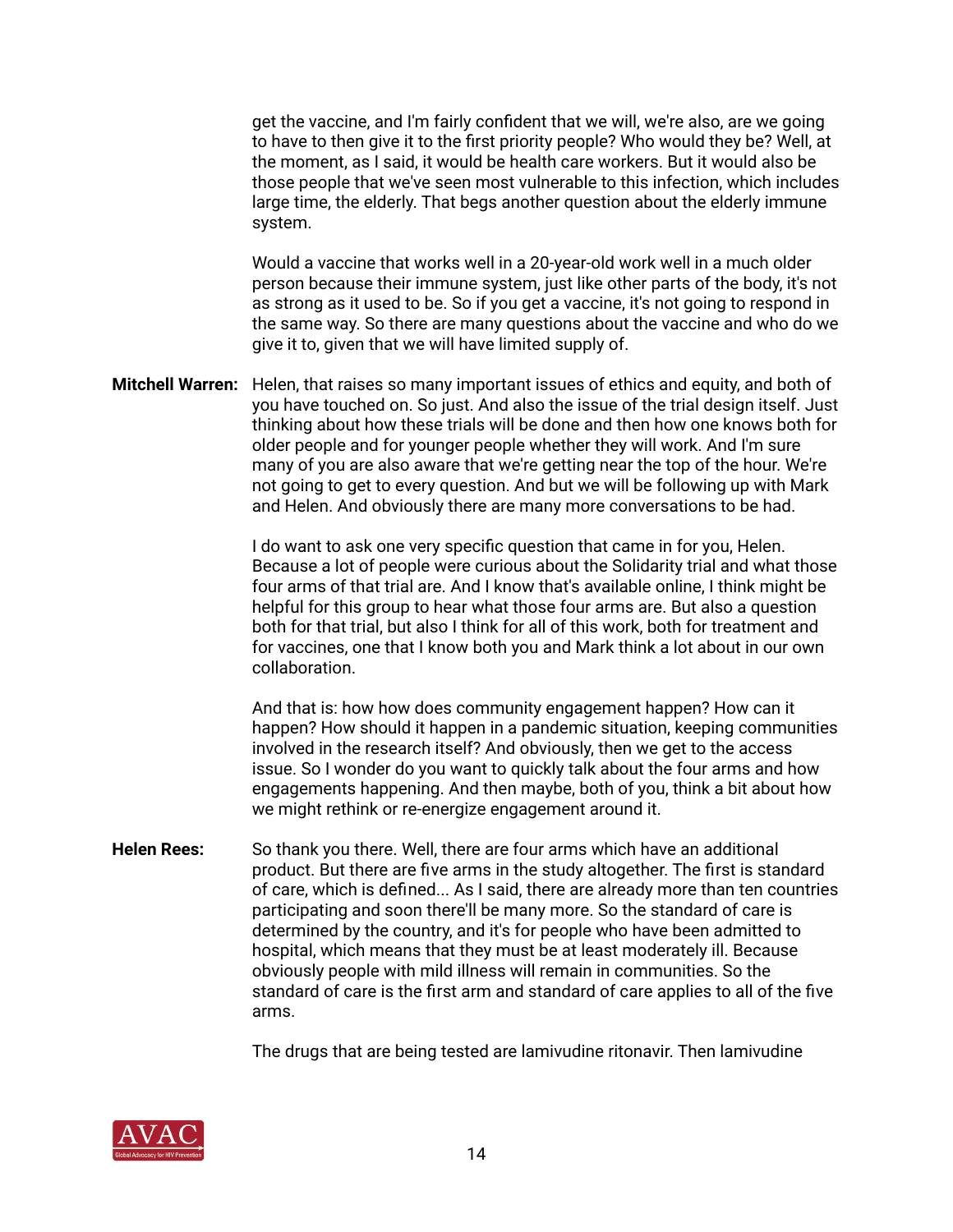ritonavir with interferon beta and then remdesivir, and chloroquine or hydrochloroquin. So they good the arms that are being looked at. And as I say, WHO has an expert panel, really the world's expert on all of these things, looking at what we know about the virus and what we're seeing all the time, because people are obviously trying out new therapies on a small scale all the time, and reporting things. So there's continuous review of data, and other extra products we should be adding, and the trialists decide that you can add extra arms with new product. But also, in the event sufficient patients are enrolled, if any of these products are shown not to be effective, then they will be dropped from the study.

 And from the point of view of a community, I know we're coming quickly to the end, I think that we have learned... A lot of people are saying this: the lessons from HIV that we're able now to take into our response for COVID-19 are extraordinary. Community is one of them. Communication is another. Avoiding stigma is another.

 Partnership in trials, especially when we get to big vaccine trials, will be another. Information sharing in the accuracy of information, not allowing people with counterfeit or rubbish cures to be marketing that and exploiting people [with the false promise of] cures and test kits and just about everything else.

 Today I heard that in one of our townships in South Africa, somebody is administering a vaccine from a major grocery store. So these are the kinds of things where the community is absolutely critical and we've learned so much from HIV. And I think we're already seeing that we're able to transfer this into our response to COVID-19 in the countries that have had HIV experience.

**Mark Feinberg:** As always, I completely agree with Helen. I would just want to reflect, additionally, when we're talking about community here, we're really talking about everyone. We're talking about everyone on the phone. We're talking about all of our families. We're talking about all the people in the countries we live. You know, we're talking about people at risk. We're talking about infected people. We're talking about responders.

> You know, it's really, I think, going to be very evident where leadership comes from in this response. And while we all hope that governments will take a strong, decisive leadership role, I think it's quite likely, as we're already seeing, that the most effective response is going to be from the ground up. And that really involves people at risk who are affected, who are stepping forward to try to solve this threat.

**Mitchell Warren:** Thank you so much. I will just say from an AVAC perspective, both that we've had the great pleasure of working with both IAVI and Mark and WITS Reproductive Health and HIV Institute with Helen, and with many of you on

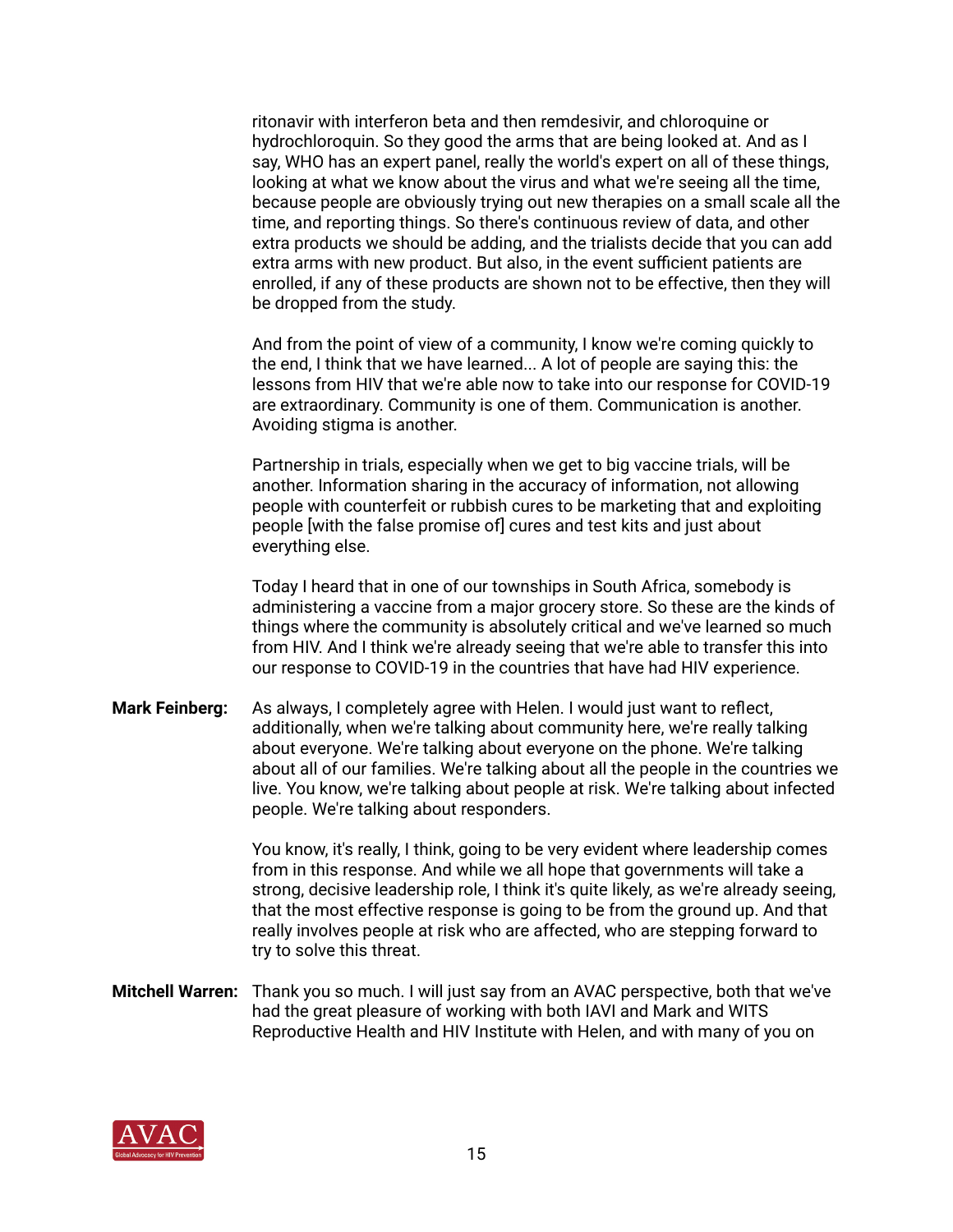the line and with UNAIDS in the good participatory practice guidelines which have been created in HIV, adapted for TB vaccine and drug development, and for emerging pathogen research… And clearly a need to collaborate together on that for this.

 Obviously, many, many additional questions. There was a question, I think actually very importantly for a lot of us who work in HIV vaccine advocacy and science, that is related. We'd love to have you both talk about, and that is we spent a lot of our time in HIV talking about HIV subtypes, about the potential for mutations. We've obviously seen past vaccine candidates in HIV potentially modify or even accentuate risk. How does that all get considered in thinking through the range of COVID-19 vaccine candidates? Are those real issues and how do those get addressed?

- **Mark Feinberg:** Well, it's an important consideration always when one is developing a vaccine. You know, fortunately in this case, the replication mechanisms of coronaviruses are more accurate than those of HIV. So genetic variation in the virus is less pronounced and develops less readily. So while we don't yet know for sure all the data about genetic diversity of the SARS-CoV-2, virus circulating around the world do suggest that one vaccine should be able to protect against many viral variants. And we certainly hope that that's the case. We'll have to keep close attention to that issue under any circumstances.
- **Mitchell Warren:** Great. And maybe it also before we end and for both of you, especially given the CEPI experience. We see emergency responses and then sometimes they wane quite a lot. So, you know, we see developments earlier on around a MERS vaccine and then we get past that and it disappears and vaccine development wanes in that area. We're obviously in a very different time and place with COVID-19. But I'd love to hear you both reflect on what we need to be thinking about in the future. Whether this is addressed as a one-off, whether this does become a seasonal issue—thoughts from both of you on how we build for the future so we don't end up in a situation again where pathogen X appears. And you both touched on it, but just thought it might be helpful to have you both opine on that before we close.
- **Helen Rees:** Well, I think the whole idea behind CEPI—and CEPI is one organization and there are many other investments going on—but the whole idea was to think about these pathogens that are a threat, emerging infectious diseases and that are a threat of epidemics and outbreak. So if you look at the kinds of pathogens that CEPI has had selected as priority prior to this: MERS, CoV, Meepo, Rift Valley Fever, Chikugunya, Ebola. And these are all vaccines that really won't have a commercial market. So I think if we've learned anything, the importance here is that we ignore things that don't have a commercial market at our risk because it will come back and bite us. And that's why it's starting to tackle these things that might be quite regional, might be quite

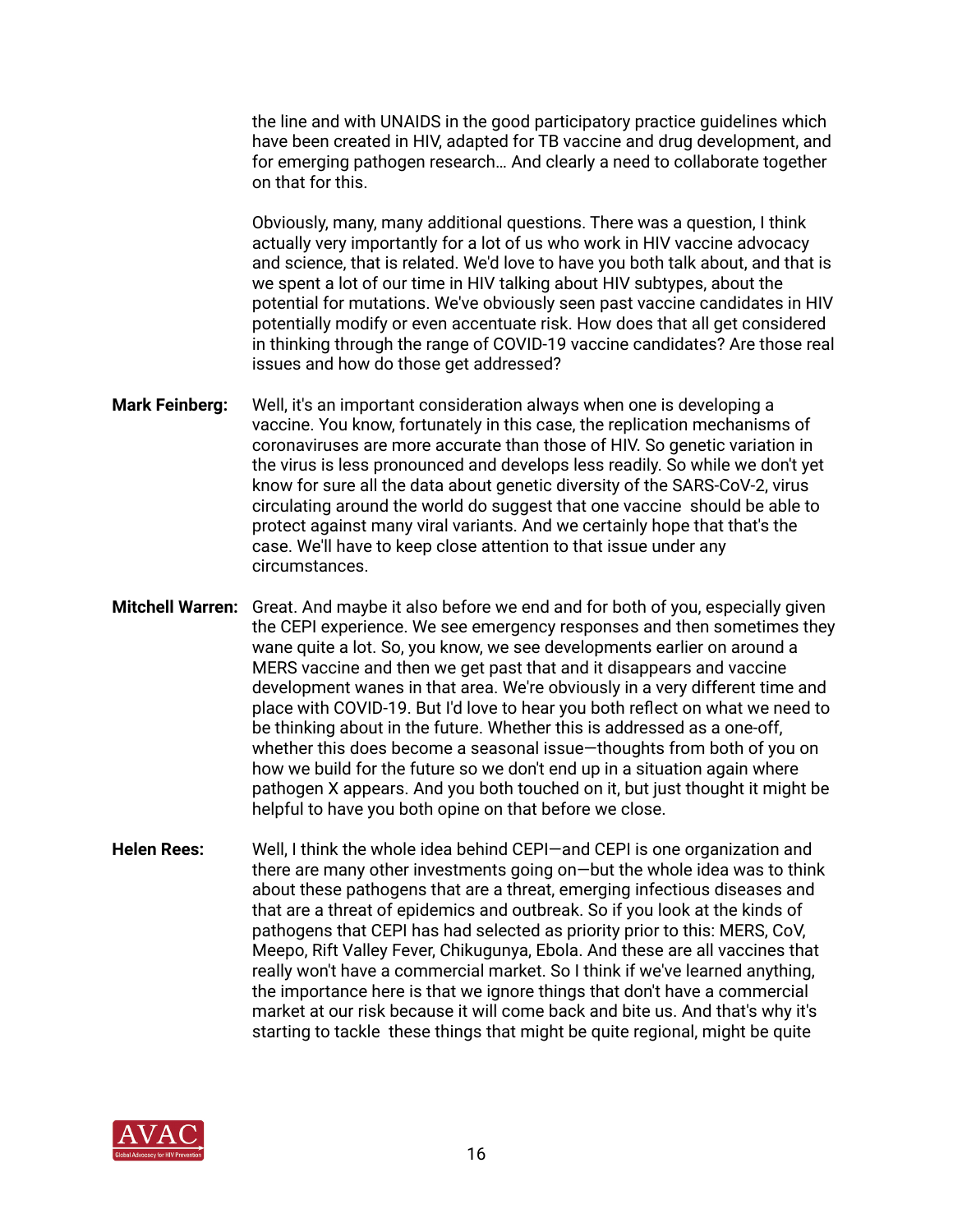seasonal, might wax and wane, but cause enormous damage, in terms of people's health, mortality and the economy. We can't go away from this, because we've already said this is too important. How many times have we said it now? This is the fourth time in a very short number of years, MERS, SARS, and Ebola and now this. Very few, very few years. And these infectious diseases are causing massive instability either regionally or globally. So these are lessons, I think, that the world will have to hang onto, you know.

- **Mark Feinberg:** And I agree with all of that. I think one thing about this is different is that this isn't an abstract notion. It's affecting everyone's life in ways that are much more concrete and close by the maybe Ebola was, or SARS or MERS, which seemed far away and abstract. This is affecting people in concrete ways. And if something good comes out of this, I hope it will mean that we really get our act together globally, nationally and locally to be better prepared to respond to future risk like this. Because one thing is certain is that this kind of circumstance will repeat itself again and again unless we have a better way of preparing and responding.
- **Mitchell Warren:** Mark and Helen both, I think you've captured it. There's an urgency, a pandemic response, and yet what you both have said multiple times in the hour is the need to do that response while also building something far more sustainable, far more equitable and far more comprehensive than we've ever been able to do. And and let us hope that all of that actually it gets done rather than just talked about. There's obviously an enormous amount of work to do. Many questions that didn't get answered.

 You also continue to be in your day jobs, leaders in the HIV response, in the HIV research response. And I wonder if there's any last thoughts either you want to put in for… How do we manage a pandemic four months [old] while dealing with the 40-year-old pandemic that really brings many people on this line together over many years. S

- **Helen Rees:** Well, last word I would say is that if ever there had been something that's humbled us all, this particular pandemic is it. It respects nobody. This is therefore a leveler. We speak so much about universal health coverage and SDB [sustainable development goals] about equity. This is going to be something that we're going to have to really look at. And as Mark said at the beginning, we must watch this issue around access. If people close borders and say, mine first and mine second and mine last, and we don't mind about what happens elsewhere, then the world has lost an opportunity to do things fundamentally different in terms of global health and really actually adopting the principles of the sustainable development goals.
- **Mark Feinberg:** No, definitely. I would just clearly we all know that our efforts in HIV have been disrupted by the COVID-19 pandemic. And that means that there is a lost time and lost opportunity. And unfortunately, people are going to suffer as a result. And timelines are going to be delayed. And we collectively need to